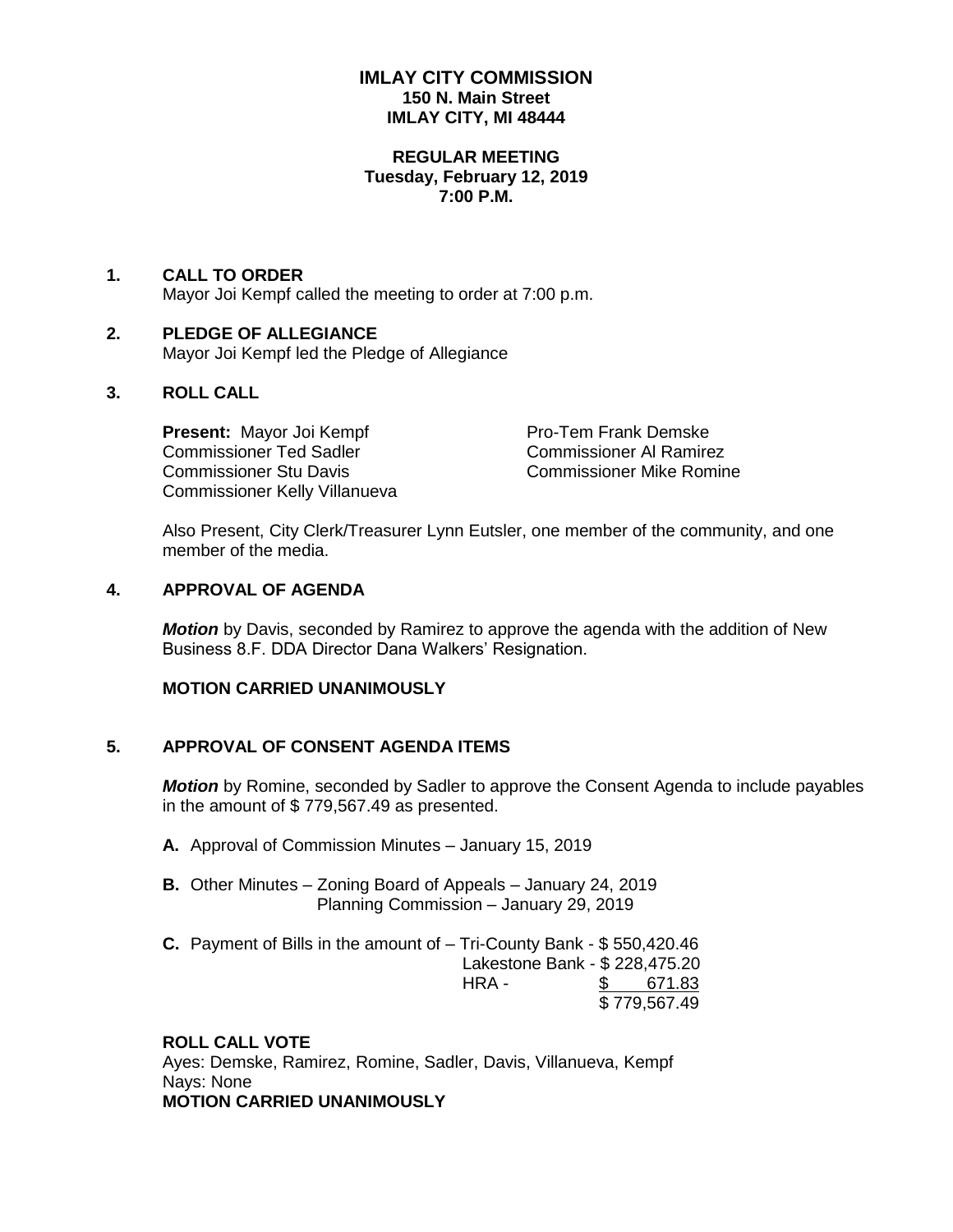# **6. CITIZENS FROM THE FLOOR**

Allen Rosenbalm – Would like to see public transportation become available in Imlay City. Particularly in the winter for seniors. Wondering if GLTA would be interested. Mayor Kempf – Stated that there is transportation for the seniors from the Senior Center and that GLTA does come to Imlay City for a small fee. Suggested the City put something in the next newsletter informing residents of the transportation that is available and Allen can post the newsletter at his apartment building and elsewhere.

## **7. OLD BUSINESS - NONE**

### **8. NEW BUSINESS**

## **A. Proclamation acknowledging McDonald's**

Joi stated the Proclamation was for the humanitarian efforts that the Imlay City McDonald's has extended to the Community and the City Firefighters. The Proclamation will be presented at the February 19<sup>th</sup> meeting.

*Motion* by Demske, seconded by Davis to approve the Proclamation for McDonalds as presented.

# **MOTION CARRIED UNANIMOUSLY**

### **B. Spicer Invoice- Fire Hall Review/Lengemann Variance**

Invoice # 194710 presented in the amount of \$1,143.00 for Imlay City on-Call Planning Services.

*Motion* by Romine, seconded by Sadler to approve payment to the Spicer Group for the Imlay City on-Call Planning Services in the amount of \$ 1,143.00 as presented.

### **ROLL CALL VOTE**

Ayes: Ramirez, Romine, Sadler, Davis, Villanueva, Demske, Kempf Nays: None **MOTION CARRIED UNANIMOUSLY**

#### *C.* **Spicer Invoice – Springfield Review**

Invoice # 194711 presented in the amount of \$785.00 for Imlay City on-Call Planning Services for Springfield.

*Motion* by Romine, seconded by Demske to approve payment to the Spicer Group for the Imlay City on-Call Planning Services for Springfield in the amount of \$ 785.00 as presented.

### **ROLL CALL VOTE**

Ayes: Romine, Sadler, Davis, Villanueva, Demske, Ramirez, Kempf Nays: None **MOTION CARRIED UNANIMOUSLY**